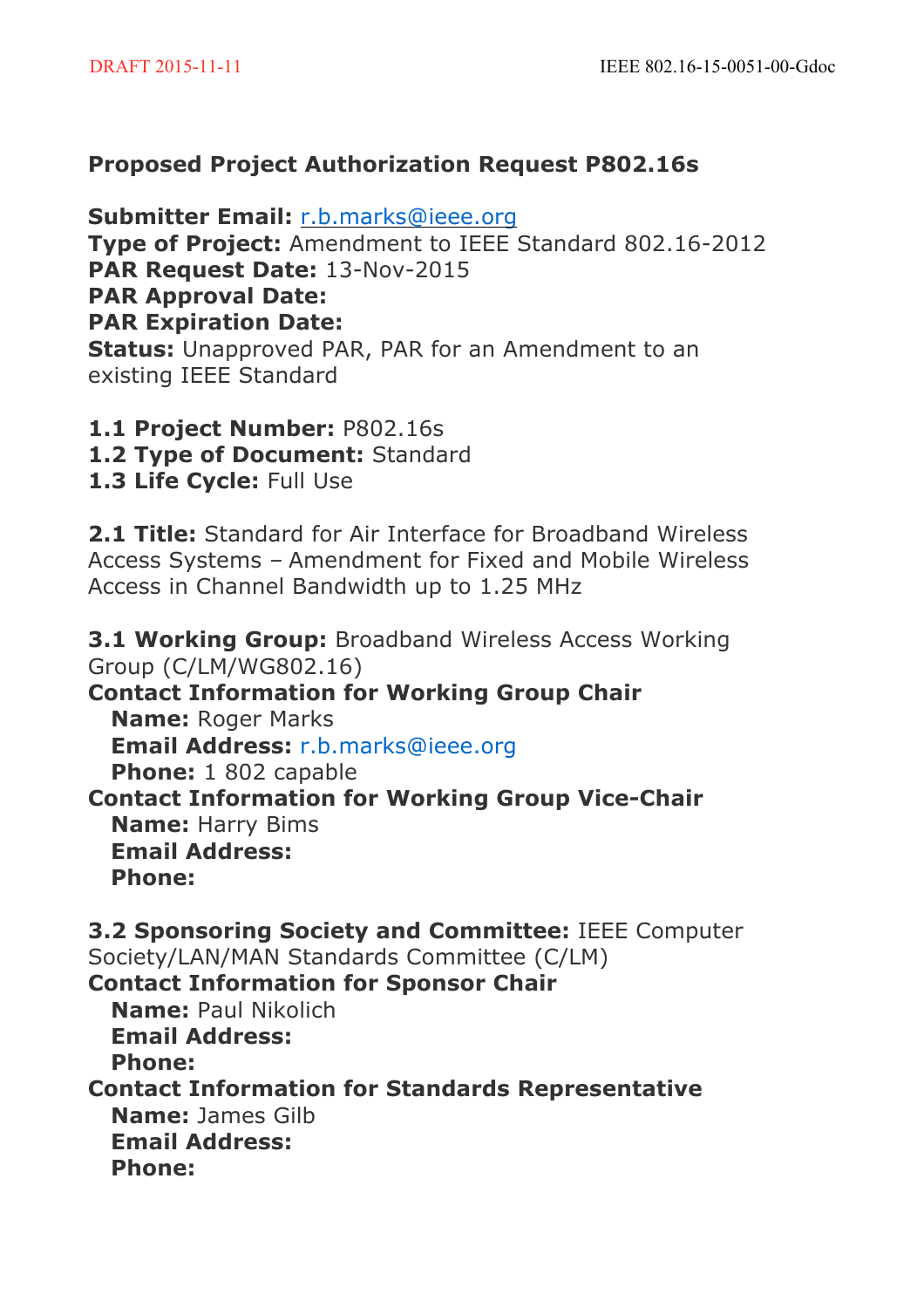**3.3 Joint Sponsor:** IEEE Microwave Theory and Techniques Society/Standards Coordinating Committee (MTT/SCC)

**Contact Information for Sponsor Chair**

**Name:** Nick Ridler **Email Address: Phone:**

**Contact Information for Standards Representative Name:** Nick Ridler **Email Address: Phone:**

**4.1 Type of Ballot:** Individual

**4.2 Expected Date of submission of draft to the IEEE-SA for Initial Sponsor Ballot:** 07/2016

**4.3 Projected Completion Date for Submittal to RevCom:** 02/2017

**5.1 Approximate number of people expected to be actively involved in the development of this project:** 15 **5.2.a. Scope of the complete standard:** This standard specifies the air interface, including the medium access control layer (MAC) and physical layer (PHY), of combined fixed and mobile point-to-multipoint broadband wireless access (BWA) systems providing multiple services. The MAC is structured to support the WirelessMAN-SC, WirelessMAN-OFDM, and WirelessMAN-OFDMA PHY specifications, each suited to a particular operational environment.

**5.2.b. Scope of the project:** This project specifies WirelessMAN-OFDMA TDD operation in exclusively-licensed spectrum with channel bandwidth up to 1.25 MHz, including 100 kHz and 1 MHz explicitly. The project amends Clause 12 of IEEE Std 802.16, adding a new system profile and amending other clauses as required to support the narrower channel widths.

# **5.3 Is the completion of this standard dependent upon the completion of another standard:** No

**5.4 Purpose:** The amendment facilitates the development of innovative, cost-effective, and interoperable multivendor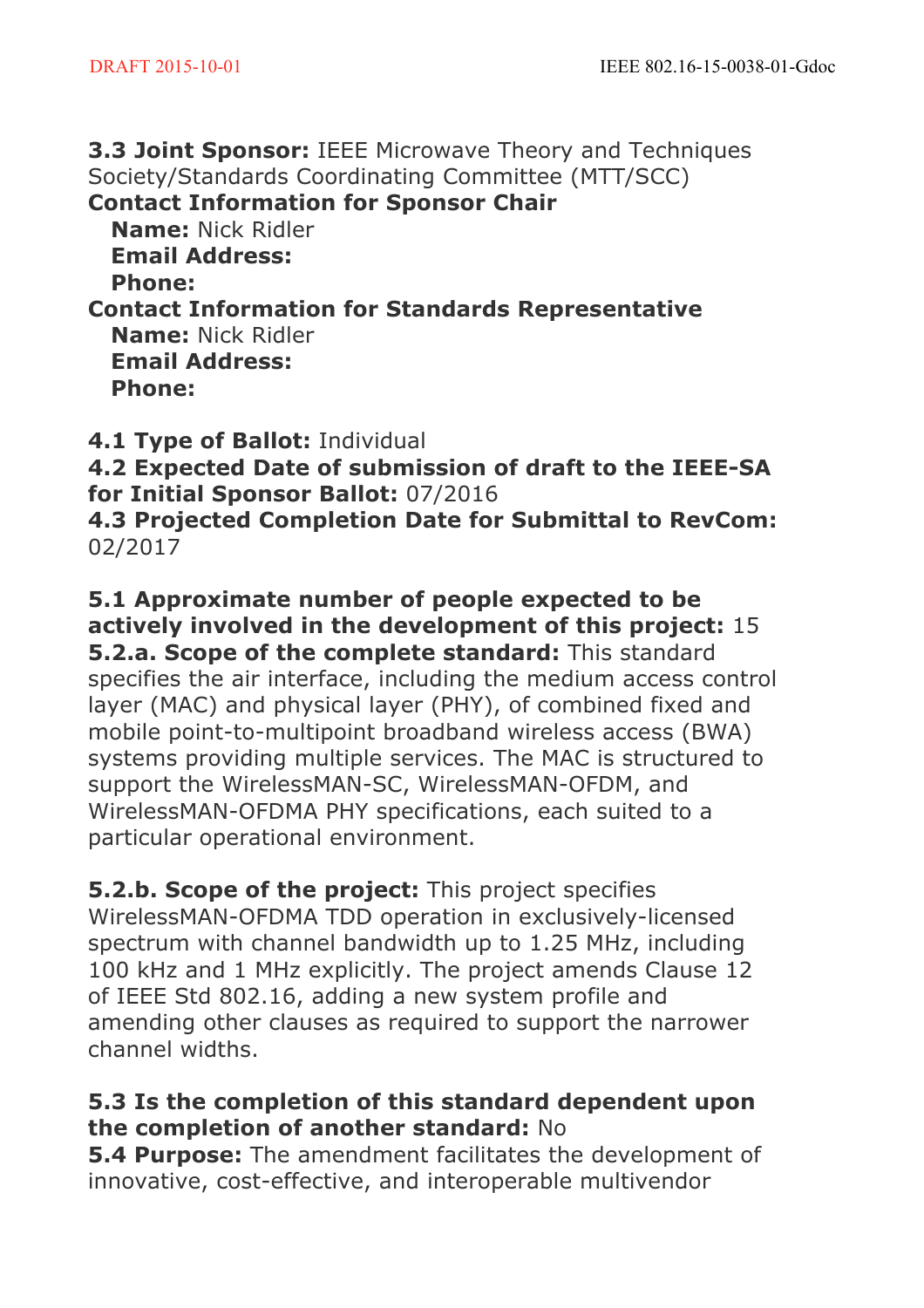products for private licensed wireless access systems for mission critical networks. Applications include smart grids supporting generation, transmission, and distribution; field area networks; electric and gas utilities; smart fields and smart pipes for oil, gas and hazardous materials transport; intelligent transportation for rail and highway systems; and federal, state and local uses for homeland security and environmental and seismic monitoring.

**5.5 Need for the Project:** Mission critical entities have a strong preference for private, licensed networks in VHF/UHF frequencies for their data communications needs. VHF/UHF licensed channels narrower than 1.25 MHz are readily available in the secondary markets at a lower cost than commercial wideband channels. Furthermore, VHF/UHF channels have superior propagation characteristics requiring less infrastructure and are capable of meeting capacity needs of private networks.

**5.6 Stakeholders for the Standard:** Stakeholders include users and customers in multiple markets, including electric and natural gas utilities, oil and gas companies, transportation including commercial and public rail, and public sector entities including federal state and local governments. Stakeholders also include spectrum license holders and equipment manufacturers with an interest in standardized products to achieve economies of scale.

### **Intellectual Property**

**6.1.a. Is the Sponsor aware of any copyright permissions needed for this project?:** No **6.1.b. Is the Sponsor aware of possible registration activity related to this project?:** No

**7.1 Are there other standards or projects with a similar scope?:** No

**7.2 Joint Development** – **Is it the intent to develop this document jointly with another organization?:** No